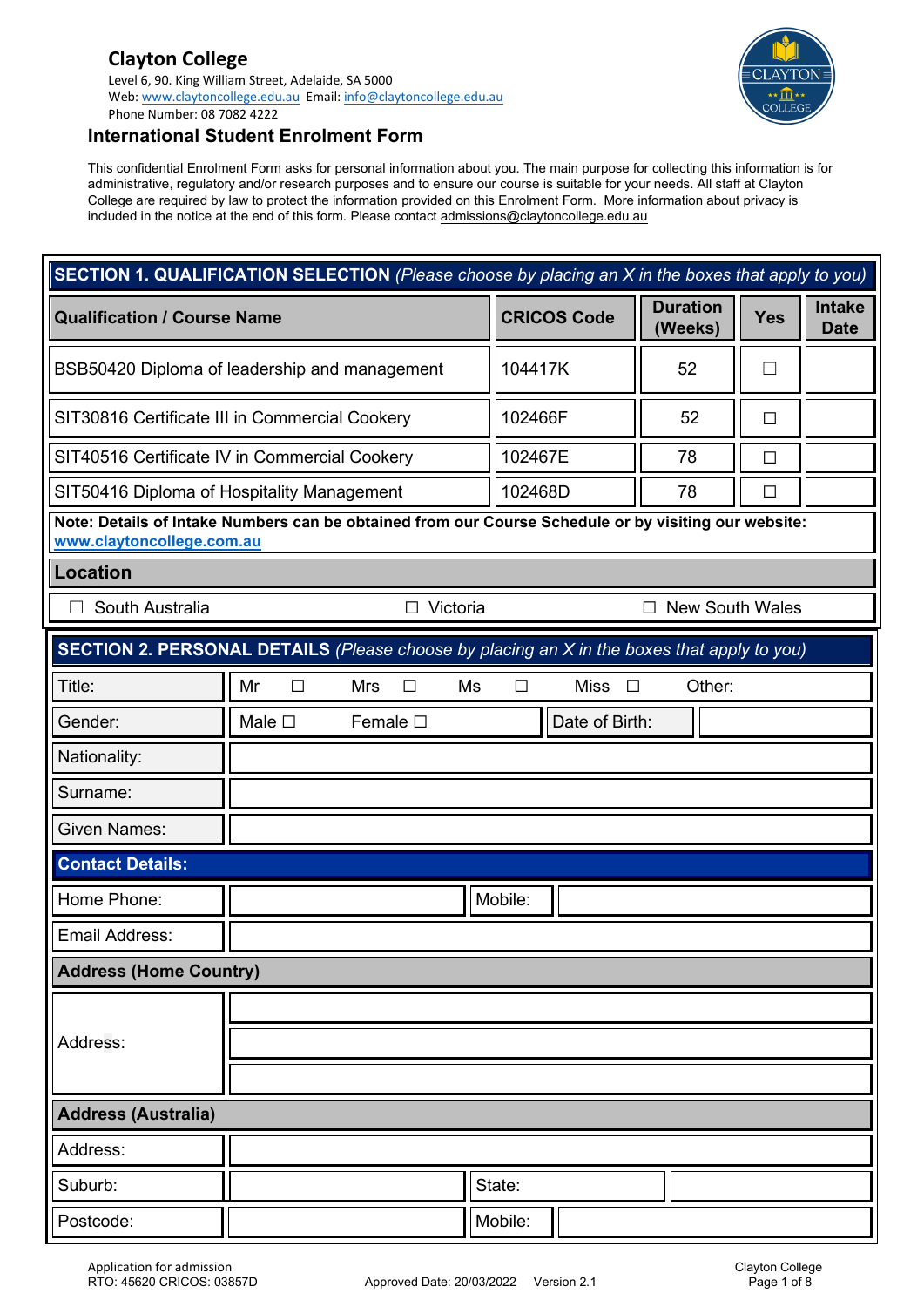#### **Clayton College** Level 6, 90. King William Street, Adelaide, SA 5000 Web[: www.claytoncollege.edu.au](http://www.claytoncollege.edu.au/) Email: [info@claytoncollege.edu.au](mailto:info@claytoncollege.edu.au)  Phone Number: 08 7082 4222



| <b>SECTION 3. PASSPORT AND VISA DETAILS</b> |                                     |  |
|---------------------------------------------|-------------------------------------|--|
| Passport Issued by Country):                |                                     |  |
| Passport Number:                            |                                     |  |
| Passport Expiry Date:                       |                                     |  |
| Do you have current Australian<br>Visa      | Yes<br>No                           |  |
| If yes, what is the Visa type               | Visa Subclass:<br>Visa Expire Date: |  |

| <b>SECTION 4. RECOGNITION OF PRIOR LEARNING / CREDIT APPLICATION</b>                                                                                                                                                                                                                                                                                                                                                                                                                                                              |  |  |
|-----------------------------------------------------------------------------------------------------------------------------------------------------------------------------------------------------------------------------------------------------------------------------------------------------------------------------------------------------------------------------------------------------------------------------------------------------------------------------------------------------------------------------------|--|--|
| Would you like to make an application for RPL / Credit?<br>Yes<br>No.                                                                                                                                                                                                                                                                                                                                                                                                                                                             |  |  |
| Note: You can download an RPL / Credit Application by visiting our website: www.claytoncollege.com.au                                                                                                                                                                                                                                                                                                                                                                                                                             |  |  |
| If you are seeking credit recognition, you must attach certified translated (English) copies of the course<br>outline/syllabus and other relevant documents such as academic transcripts, graduation certificates,<br>grading system information etc., so that Clayton College can assess your eligibility for credit recognition.<br>Also attach certified copies of previous relevant qualifications or experience. Complete the RPL /CT Form<br>available online at www.claytoncollege.com.au or at Clayton College Reception. |  |  |

| <b>SECTION 5. EDUCATION AGENTS</b> |     |  |    |  |
|------------------------------------|-----|--|----|--|
| Education<br>Agent:                | Yes |  | No |  |
| Name:                              |     |  |    |  |
| Mobile:                            |     |  |    |  |
| Email:                             |     |  |    |  |

| SECTION 6. OVERSEAS STUDENT HEALTH COVER (OSHC)                    |                                   |                  |             |   |
|--------------------------------------------------------------------|-----------------------------------|------------------|-------------|---|
| <b>OSHC Arranged</b>                                               | Yes (Part A)                      |                  | No (Part B) | 区 |
|                                                                    | <b>Part A - Insurer Details</b>   |                  |             |   |
| Name of Insurer:                                                   |                                   |                  |             |   |
| <b>Member Number:</b>                                              |                                   |                  |             |   |
| Date of Expiry:                                                    |                                   |                  |             |   |
| Part B - Clayton College to arrange: (Please tick appropriate box) |                                   |                  |             |   |
| Cover Type:                                                        | Single $\square$ Family $\square$ | Double $\square$ |             |   |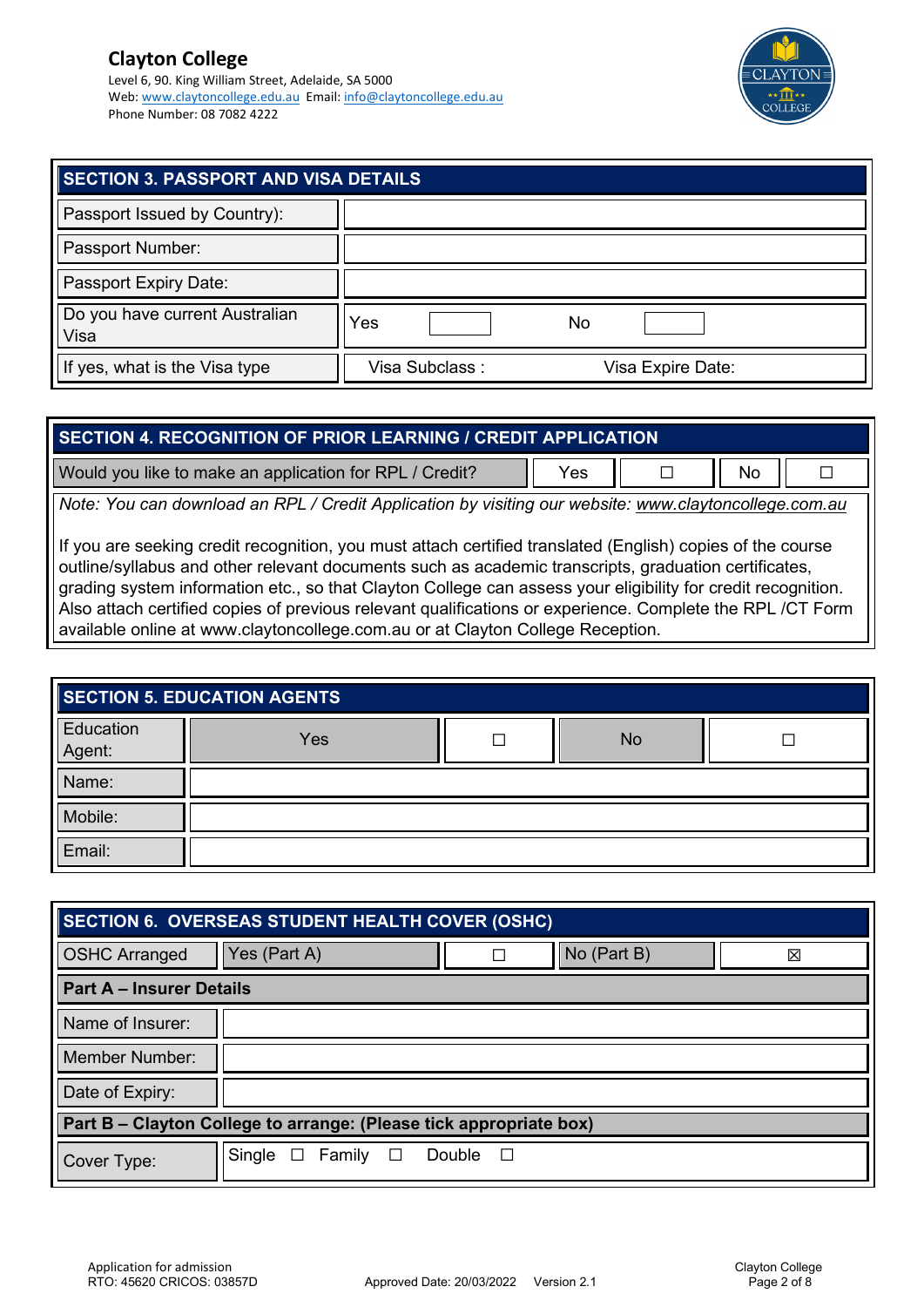

### **SECTION 7. ENGLISH LANGUAGE PROFICIENCY (Please choose by placing an X in the boxes that apply to you)**

Provide details and documentation confirming your English language level:

□ I have taken a recognised English language test in the last two years (e.g. IELTS, PTE, TOEFL and/or Cambridge)

Name of the test  $\begin{array}{ccc} \textbf{Name} & \textbf{Name} \\ \textbf{Name} & \textbf{Name} \end{array}$ 

I have successfully completed an English course in Australia (Please attach certificate)

- □ English is my first language
- Other \_\_\_\_\_\_\_\_\_\_\_\_\_\_\_\_\_\_\_\_\_\_\_\_\_\_\_\_\_\_\_\_\_\_\_\_\_\_\_\_\_\_\_\_\_\_\_\_\_\_\_\_\_\_\_\_\_\_\_\_\_\_\_\_\_\_\_\_

| <b>ACADEMIC RECORD AND PREVIOUS QUALIFICATION ACHIEVED</b>                                                                                                                                                                        |     |    |
|-----------------------------------------------------------------------------------------------------------------------------------------------------------------------------------------------------------------------------------|-----|----|
| 1. Are you currently enrolled in any course in Australia for which you received<br>your current student visa, if yes, please answer question 2 and 3 in this section                                                              | Yes |    |
| 2. Are you doing this course as a concurrent course?                                                                                                                                                                              | Yes | No |
| 3. The student in concurrent course will need to comply with visa and institute<br>requirements of all courses in which they are enrolled, such as maintaining<br>satisfactory course progress and attendance. If agree, tick Yes | Yes |    |
| 4. Are you transferring from another education provider in Australia?<br>If yes, please provide details                                                                                                                           |     |    |

### **SECTION 8. EMPLOYMENT**

Are you employed in Australia ☐Yes ☐No

| If yes which of the following best describes your current employment status?                                                                       |  |                                                                                                                     |  |
|----------------------------------------------------------------------------------------------------------------------------------------------------|--|---------------------------------------------------------------------------------------------------------------------|--|
| $\Box$ Part time employee $\Box$ Unemployed-seeking full time $\Box$ Unemployed-<br>$\Box$ Full time<br>seeking part time work<br>employee<br>work |  |                                                                                                                     |  |
| not employing others   looking for work                                                                                                            |  | □ Self-employed - $\ $ □ Not employed - not $\ $ □ Employed - unpaid worker in $\ $ □ Employer<br>a family business |  |

| <b>SECTION 9. REASONS FOR STUDY</b>                     |                                                      |                                               |                                  |  |
|---------------------------------------------------------|------------------------------------------------------|-----------------------------------------------|----------------------------------|--|
| $\Box$ To get a job                                     | $\Box$ To get a better job or<br>promotion           | $\Box$ Required as part of my<br>job          | $\Box$ To develop my<br>business |  |
| $\Box$ To start my own<br>business                      | $\Box$ To start a new career<br>in a different field | $\Box$ To gain knowledge in<br>another course | $\Box$ To gain new skills        |  |
| $\Box$ For personal<br>interest or self-<br>development | $\Box$ Other:                                        |                                               |                                  |  |
| Answer the following<br>questions                       | a. Why do you want to enrol in this course?          |                                               |                                  |  |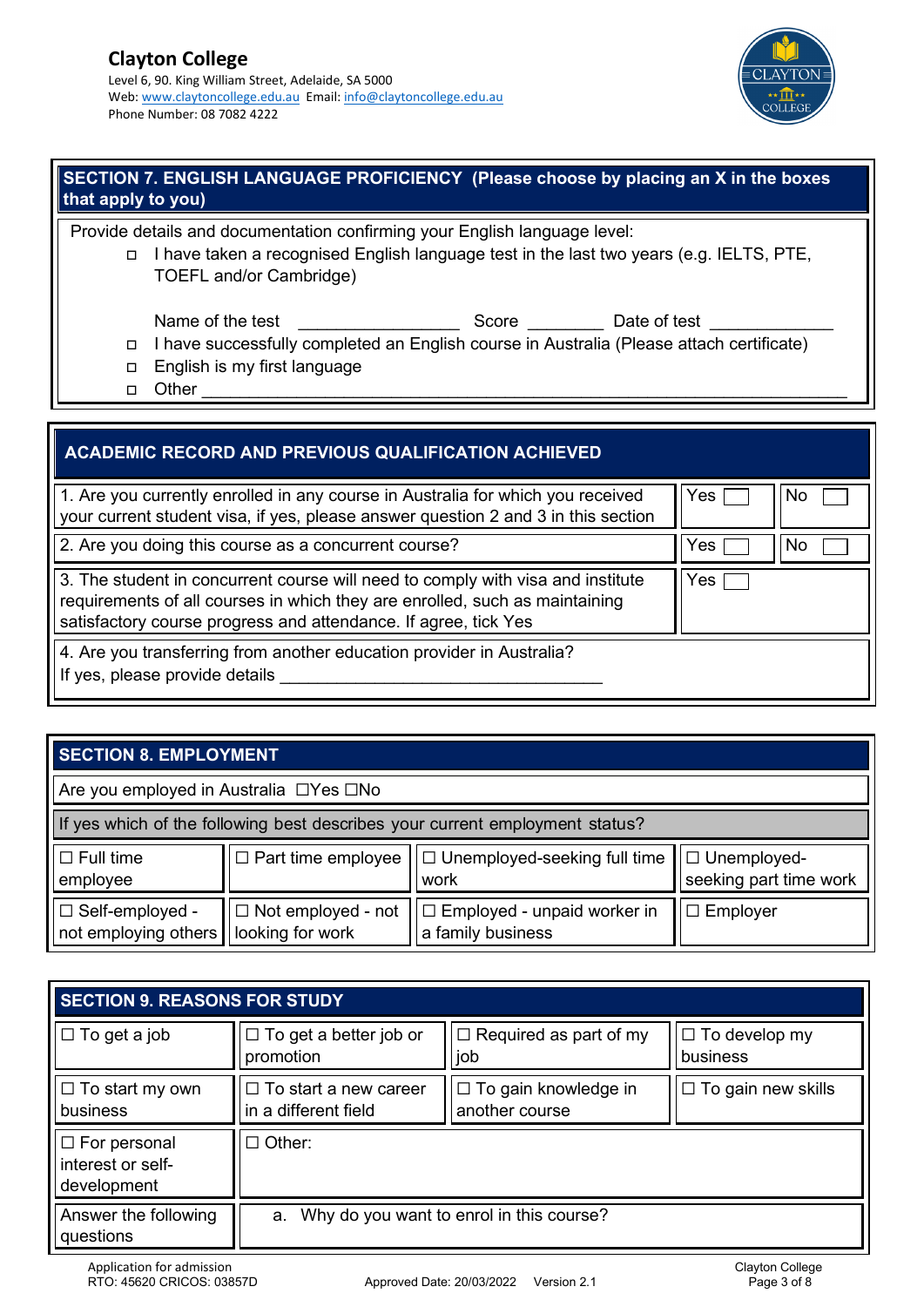

| b. What are your future career/study goals?                                  |
|------------------------------------------------------------------------------|
| c. Do you have any existing skills and knowledge that relate to this course? |

|                   | <b>SECTION 10. DISABILITY STATUS</b> (Please choose by placing an X in the boxes that apply to you)   |        |                                  |  |
|-------------------|-------------------------------------------------------------------------------------------------------|--------|----------------------------------|--|
|                   | Do you suffer from any physical / mental disability that may affect your participation in the course? |        |                                  |  |
|                   | $\square$ No – Go to section 11<br>$\Box$ Yes, please complete below                                  |        |                                  |  |
|                   | Disability, Impairment or Long-Term Condition                                                         |        |                                  |  |
| □                 | Hearing / Deafness                                                                                    |        | <b>Acquired Brain Impairment</b> |  |
| П                 | Physical                                                                                              |        | Vision                           |  |
| □<br>Intellectual |                                                                                                       | $\Box$ | <b>Medical Condition</b>         |  |
| П<br>Learning     |                                                                                                       | $\Box$ | Other                            |  |
|                   | <b>Mental Illness</b>                                                                                 | ப      | <b>Not Specified</b>             |  |

## **SECTION 11. EDUCATION DETAILS**

What is the last School / College / University that you attended in Australia?

| $\mathbf{III}$                                    |                                                                               | $ \Box$ Bachelors or above $\Box$ Degree $\Box$ Advanced Diploma $\Box$ Diploma $\Box$ Certificate IV $\Box$ Certificate |
|---------------------------------------------------|-------------------------------------------------------------------------------|--------------------------------------------------------------------------------------------------------------------------|
| $ \square$ Certificate II $\square$ Certificate I |                                                                               |                                                                                                                          |
|                                                   | What is your highest level of education COMPLETED in Australia?               |                                                                                                                          |
|                                                   | ⊟Year 12 ⊟Year 11 ⊟ Year 10 ⊟ Year 9  ⊟Year 8 or lower  ⊟Did not go to school |                                                                                                                          |
| Year when school completed:                       |                                                                               |                                                                                                                          |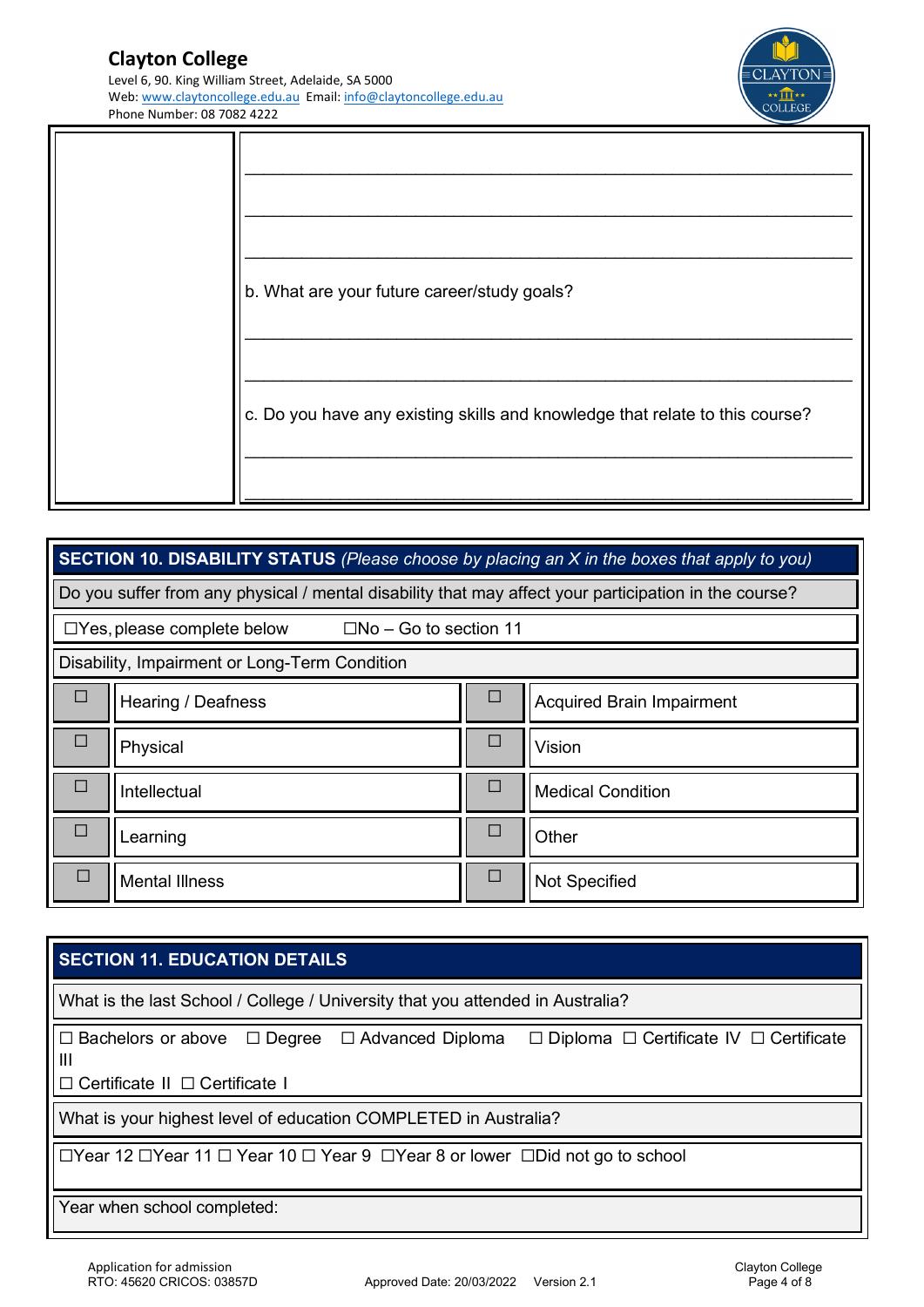## **Clayton College**

Level 6, 90. King William Street, Adelaide, SA 5000 Web[: www.claytoncollege.edu.au](http://www.claytoncollege.edu.au/) Email: [info@claytoncollege.edu.au](mailto:info@claytoncollege.edu.au)  Phone Number: 08 7082 4222



### **SECTION 12. LANGUAGE AND CULTURAL DIVERSITY**

| In which country were you born?    | $\Box$ Australia |
|------------------------------------|------------------|
| Do you speak a language other      | $\Box$ Yes       |
| than English at home? If other     | $\Box$ No        |
| language is spoken, please specify |                  |
| Are you of Aboriginal or Torres    | $\Box$ Yes       |
| Strait Islander origin?            | $\Box$ No        |

# **SECTION 13. USI INFORMATION**

to retain it.

| Unique Student Identifier (USI)                                                                                                   |                                                                                                                                  |  |  |
|-----------------------------------------------------------------------------------------------------------------------------------|----------------------------------------------------------------------------------------------------------------------------------|--|--|
| From 1 January 2015, Organisation> can be prevented from issuing you with a nationally recognised VET qualification or            |                                                                                                                                  |  |  |
| statement of attainment when you complete your course if you do not have a Unique Student Identifier (USI).                       |                                                                                                                                  |  |  |
|                                                                                                                                   | If you have not yet obtained a USI you can apply for it directly at http://www.usi.gov.au/create-your-USI/ on computer or mobile |  |  |
| device.                                                                                                                           |                                                                                                                                  |  |  |
| Enter your unique student identifier<br>1.                                                                                        |                                                                                                                                  |  |  |
| If you already have one                                                                                                           |                                                                                                                                  |  |  |
| If you do not have a USI, would you like us to<br>2.                                                                              | Yes – please complete 'Applying o your behalf', questions and declaration.<br>П                                                  |  |  |
| apply for a USI on your behalf?                                                                                                   | No - skip to next section<br>□                                                                                                   |  |  |
|                                                                                                                                   |                                                                                                                                  |  |  |
|                                                                                                                                   |                                                                                                                                  |  |  |
| <b>APPLYING ON YOUR BEHALF</b> Delete highlighted if you do not apply for USIs on behalf of students.                             |                                                                                                                                  |  |  |
| If you would like Clayton College to apply for a USI on your behalf you must authorise us to do so and declare that you have      |                                                                                                                                  |  |  |
| read the privacy information at https://www.usi.gov.au/documents/privacy-notice-when-rto-applies-their-behalf                     |                                                                                                                                  |  |  |
| You must also provide some additional information as noted at the end of this form so that we can apply for a USI on your         |                                                                                                                                  |  |  |
| behalf. Please provide your town/city of birth and ensure that the name written in 'Personal Details' section is exactly the same |                                                                                                                                  |  |  |
| as written in the document you provide below.                                                                                     |                                                                                                                                  |  |  |
| In accordance with section 11 of the Student Identifiers Act 2014, Clayton College will securely destroy personal information     |                                                                                                                                  |  |  |
| which we collect from individuals solely for the purpose of applying for a USI on their behalf as soon as practicable after we    |                                                                                                                                  |  |  |
| have made the application or the information is no longer needed for that purpose, unless we are required by or under any law     |                                                                                                                                  |  |  |

| 3.                                                                                                                                                                                                                                                                                                                                                                                          | Town/City of Birth (please write the name of the Australian                                                                                                                                                                                                                                                                                                   |  |          |                                                                                                                                                                                                                                                                                                                                                                                                                                                                                                                                                                                                                                                                                                                                                                                                                                                                                                                                                                                                                                          |       |  |
|---------------------------------------------------------------------------------------------------------------------------------------------------------------------------------------------------------------------------------------------------------------------------------------------------------------------------------------------------------------------------------------------|---------------------------------------------------------------------------------------------------------------------------------------------------------------------------------------------------------------------------------------------------------------------------------------------------------------------------------------------------------------|--|----------|------------------------------------------------------------------------------------------------------------------------------------------------------------------------------------------------------------------------------------------------------------------------------------------------------------------------------------------------------------------------------------------------------------------------------------------------------------------------------------------------------------------------------------------------------------------------------------------------------------------------------------------------------------------------------------------------------------------------------------------------------------------------------------------------------------------------------------------------------------------------------------------------------------------------------------------------------------------------------------------------------------------------------------------|-------|--|
|                                                                                                                                                                                                                                                                                                                                                                                             | or overseas town or city where you were born)                                                                                                                                                                                                                                                                                                                 |  |          |                                                                                                                                                                                                                                                                                                                                                                                                                                                                                                                                                                                                                                                                                                                                                                                                                                                                                                                                                                                                                                          |       |  |
| 4.                                                                                                                                                                                                                                                                                                                                                                                          | We will also need to verify your identity to create your USI. Please provide details for one of the forms of identity below                                                                                                                                                                                                                                   |  |          |                                                                                                                                                                                                                                                                                                                                                                                                                                                                                                                                                                                                                                                                                                                                                                                                                                                                                                                                                                                                                                          |       |  |
|                                                                                                                                                                                                                                                                                                                                                                                             | (numbered 1 to 8).                                                                                                                                                                                                                                                                                                                                            |  |          |                                                                                                                                                                                                                                                                                                                                                                                                                                                                                                                                                                                                                                                                                                                                                                                                                                                                                                                                                                                                                                          |       |  |
|                                                                                                                                                                                                                                                                                                                                                                                             | 1. Australian Driver's Licence<br>State: _______________<br>Licence Number: 1999<br>2. Medicare Card<br>Medicare card number<br>Individual reference number (next to your name on Medicare<br>card): $\_\_$<br>Card colour (circle one): Green / Yellow / Blue<br>Expiry date __/____/_____/ (format DD/MM/YYYY)<br>3. Australian Passport<br>Passport number |  | 4.<br>5. | Non-Australian Passport (with Australian Visa)<br>Passport number__________________<br>Country of issue____________________<br><i><b>Immicard</b></i><br><i>Immicard Number</i><br>6. Citizenship Certificate<br>Stock number National Contract of the Stock number<br>Acquisition date (day/month/year)<br>$\frac{1}{2}$ $\frac{1}{2}$ $\frac{1}{2}$ $\frac{1}{2}$ $\frac{1}{2}$ $\frac{1}{2}$ $\frac{1}{2}$ $\frac{1}{2}$ $\frac{1}{2}$ $\frac{1}{2}$ $\frac{1}{2}$ $\frac{1}{2}$ $\frac{1}{2}$ $\frac{1}{2}$ $\frac{1}{2}$ $\frac{1}{2}$ $\frac{1}{2}$ $\frac{1}{2}$ $\frac{1}{2}$ $\frac{1}{2}$ $\frac{1}{2}$ $\frac{1}{2}$<br>7. Certificate of Registration by Descent<br>Acquisition date (day/month/year)<br>$\frac{1}{2}$ $\frac{1}{2}$ $\frac{1}{2}$ $\frac{1}{2}$ $\frac{1}{2}$ $\frac{1}{2}$ $\frac{1}{2}$ $\frac{1}{2}$ $\frac{1}{2}$ $\frac{1}{2}$ $\frac{1}{2}$ $\frac{1}{2}$ $\frac{1}{2}$ $\frac{1}{2}$ $\frac{1}{2}$ $\frac{1}{2}$ $\frac{1}{2}$ $\frac{1}{2}$ $\frac{1}{2}$ $\frac{1}{2}$ $\frac{1}{2}$ $\frac{1}{2}$ |       |  |
| USI APPLICATION DECLARATION<br>I authorise Clayton College to apply pursuant to sub-section 9 (2) of the Student Identifiers Act 2014, for a USI on my<br>behalf.<br>I have read and I consent to the collection, use and disclosure of my personal information pursuant to the information<br>$\Box$<br>detailed at http://www.usi.gov.au/Training-Organisations/Pages/Privacy-Notice.aspx |                                                                                                                                                                                                                                                                                                                                                               |  |          |                                                                                                                                                                                                                                                                                                                                                                                                                                                                                                                                                                                                                                                                                                                                                                                                                                                                                                                                                                                                                                          |       |  |
|                                                                                                                                                                                                                                                                                                                                                                                             | <b>Student Signature:</b>                                                                                                                                                                                                                                                                                                                                     |  |          |                                                                                                                                                                                                                                                                                                                                                                                                                                                                                                                                                                                                                                                                                                                                                                                                                                                                                                                                                                                                                                          | Date: |  |
|                                                                                                                                                                                                                                                                                                                                                                                             |                                                                                                                                                                                                                                                                                                                                                               |  |          |                                                                                                                                                                                                                                                                                                                                                                                                                                                                                                                                                                                                                                                                                                                                                                                                                                                                                                                                                                                                                                          |       |  |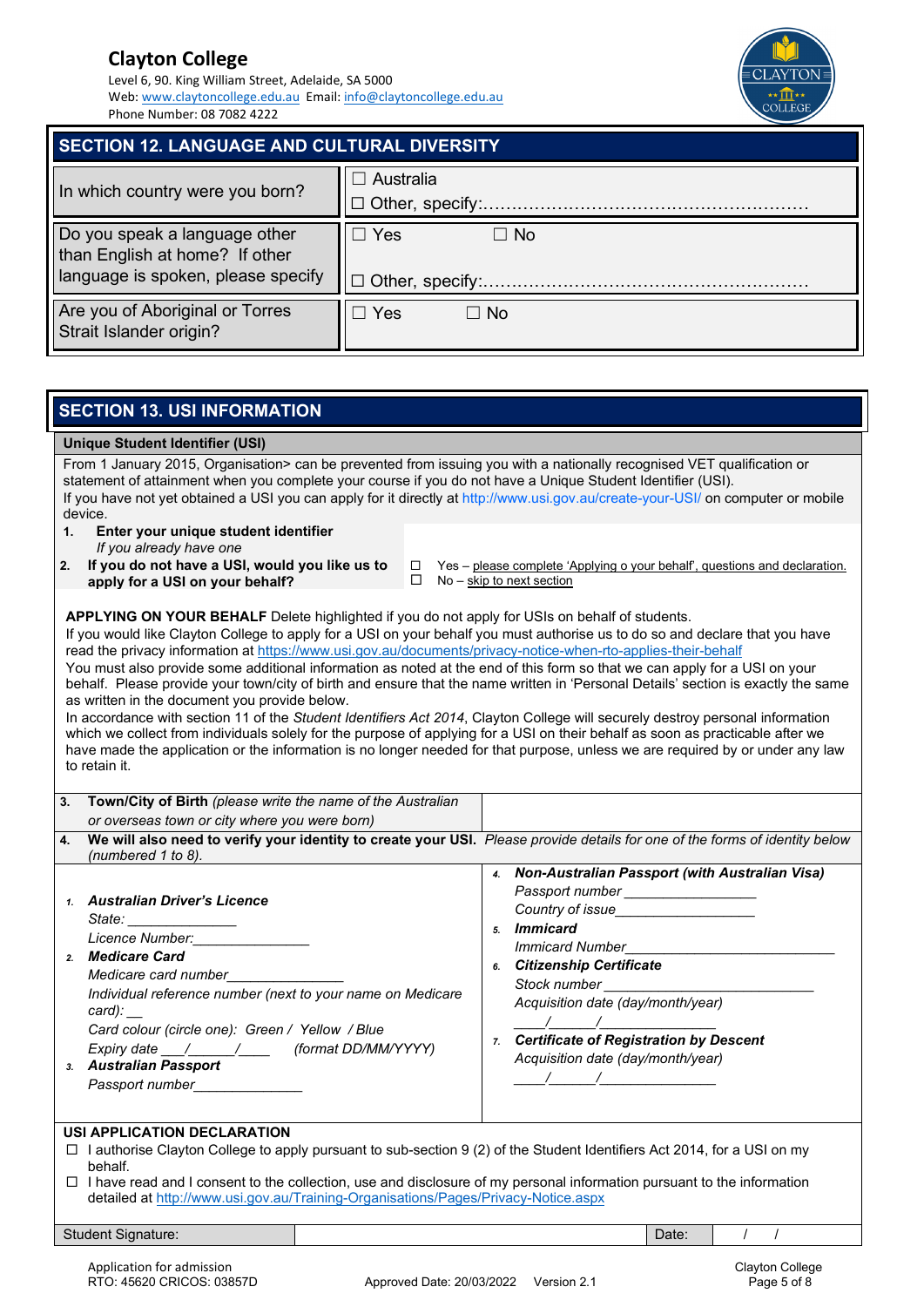#### **Clayton College** Level 6, 90. King William Street, Adelaide, SA 5000

Web[: www.claytoncollege.edu.au](http://www.claytoncollege.edu.au/) Email: [info@claytoncollege.edu.au](mailto:info@claytoncollege.edu.au)  Phone Number: 08 7082 4222





**Unique Student Identifier (USI)** 

Student Name:

### **SECTION 14. NEXT OF KIN/ EMERGENCY CONTACT**

These are people that Clayton College may need to contact in an emergency during your participation in training. Please ensure that the people named are aware that they have been nominated as emergency contacts and agree to their details being provided to Clayton College.

| Name:          | Relationship to you |
|----------------|---------------------|
| Address:       |                     |
| Phone Number:  |                     |
| Email Address: |                     |

| <b>SECTION 15. MARKETING</b>               |                                                                                                                        |  |  |  |
|--------------------------------------------|------------------------------------------------------------------------------------------------------------------------|--|--|--|
| How did you find out about this<br>course? | I □ Advertisement □ Newspaper □ Internet □ Friends<br>$\Box$ agent<br>│ □ Search engines/google<br>│ □ Other, specify: |  |  |  |

### **SECTION 16: PRIVACY NOTICE**

#### **Why we collect your personal information**

As a registered training organisation (RTO), we collect your personal information so we can process and manage your enrolment in a vocational education and training (VET) course with us. If you do not provide this information, we will be unable to process your enrolment.

#### **How we use your personal information**

We use your personal information to enable us to deliver VET courses to you, and otherwise, as needed, to comply with our obligations as an RTO.

#### **How we disclose your personal information**

We are required by law (under the National Vocational Education and Training Regulator Act 2011 (Cth) (NVETR Act)) to disclose the personal information we collect about you to the National VET Data Collection kept by the National Centre for Vocational Education Research Ltd (NCVER). The NCVER is responsible for collecting, managing, analysing and communicating research and statistics about the Australian VET sector.

We are also authorised by law (under the NVETR Act) to disclose your personal information to the relevant state or territory training authority.

#### **How the NCVER and other bodies handle your personal information**

The NCVER will collect, hold, use and disclose your personal information in accordance with the law, including the Privacy Act 1988 (Cth) (Privacy Act) and the NVETR Act. Your personal information may be used and disclosed by NCVER for purposes that include populating authenticated VET transcripts; administration of VET; facilitation of statistics and research relating to education, including surveys and data linkage; and understanding the VET market.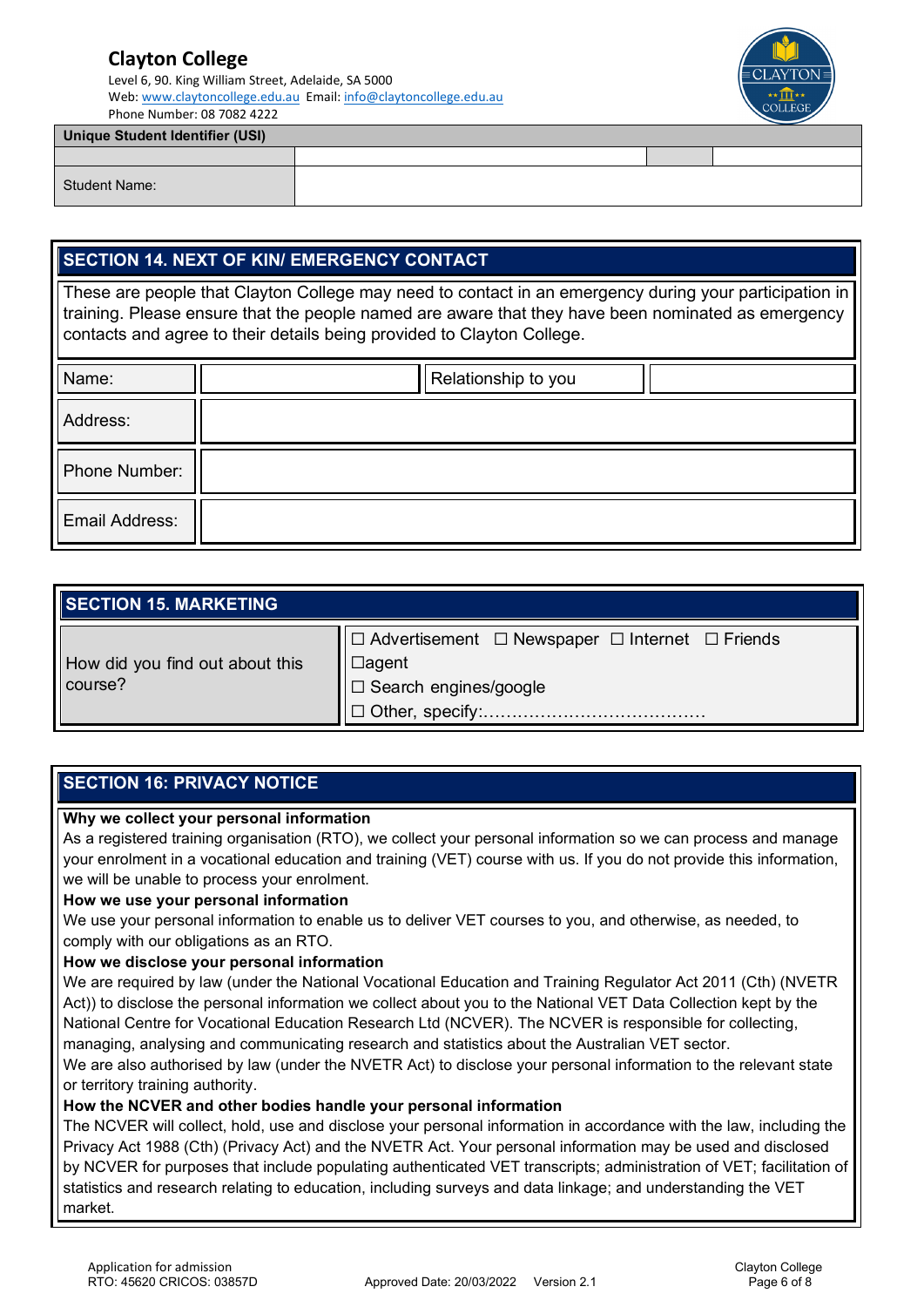

The NCVER is authorised to disclose information to the Australian Government Department of Education, Skills and Employment (DESE), Commonwealth authorities, State and Territory authorities (other than registered training organisations) that deal with matters relating to VET and VET regulators for the purposes of those bodies, including to enable:

- administration of VET, including program administration, regulation, monitoring and evaluation
- facilitation of statistics and research relating to education, including surveys and data linkage
- understanding how the VET market operates, for policy, workforce planning and consumer
- information.

The NCVER may also disclose personal information to persons engaged by NCVER to conduct research on NCVER's behalf.

The NCVER does not intend to disclose your personal information to any overseas recipients.

For more information about how the NCVER will handle your personal information please refer to the NCVER's Privacy Policy at [www.ncver.edu.au/privacy](http://www.ncver.edu.au/privacy) 

If you would like to seek access to or correct your information, in the first instance, please contact us using the contact details listed below.

DESE is authorised by law, including the Privacy Act and the NVETR Act, to collect, use and disclose your personal information to fulfil specified functions and activities. For more information about how DESE will handle your personal information, please refer to the DESE VET Privacy Notice at [https://www.dese.gov.au/national-vet](https://www.dese.gov.au/national-vet-data/vet-privacy-notice)[data/vet-privacy-notice](https://www.dese.gov.au/national-vet-data/vet-privacy-notice) 

#### **Surveys**

You may receive a student survey which may be run by a government department or an NCVER employee, agent, third-party contractor or another authorised agency. Please note you may opt out of the survey at the time of being contacted.

Contact information

At any time, you may contact Clayton College to:

- request access to your personal information
- correct your personal information
- make a complaint about how your personal information has been handled
- ask a question about this Privacy Notice

Please contact us using the contact details provided at the beginning of this Enrolment Application Form. If you would like to view a copy of our privacy policy and associated procedures, let us know and we will provide this to you.

#### **SECTION 17. DECLARATION**

 $\Box$  I declare that the information I have provided to the best of my knowledge is true and correct.  $\Box$  I consent to the collection, use and disclosure of my personal information in accordance with the Privacy Notice above.

| Name:      |  |
|------------|--|
| Signature: |  |
| Date:      |  |